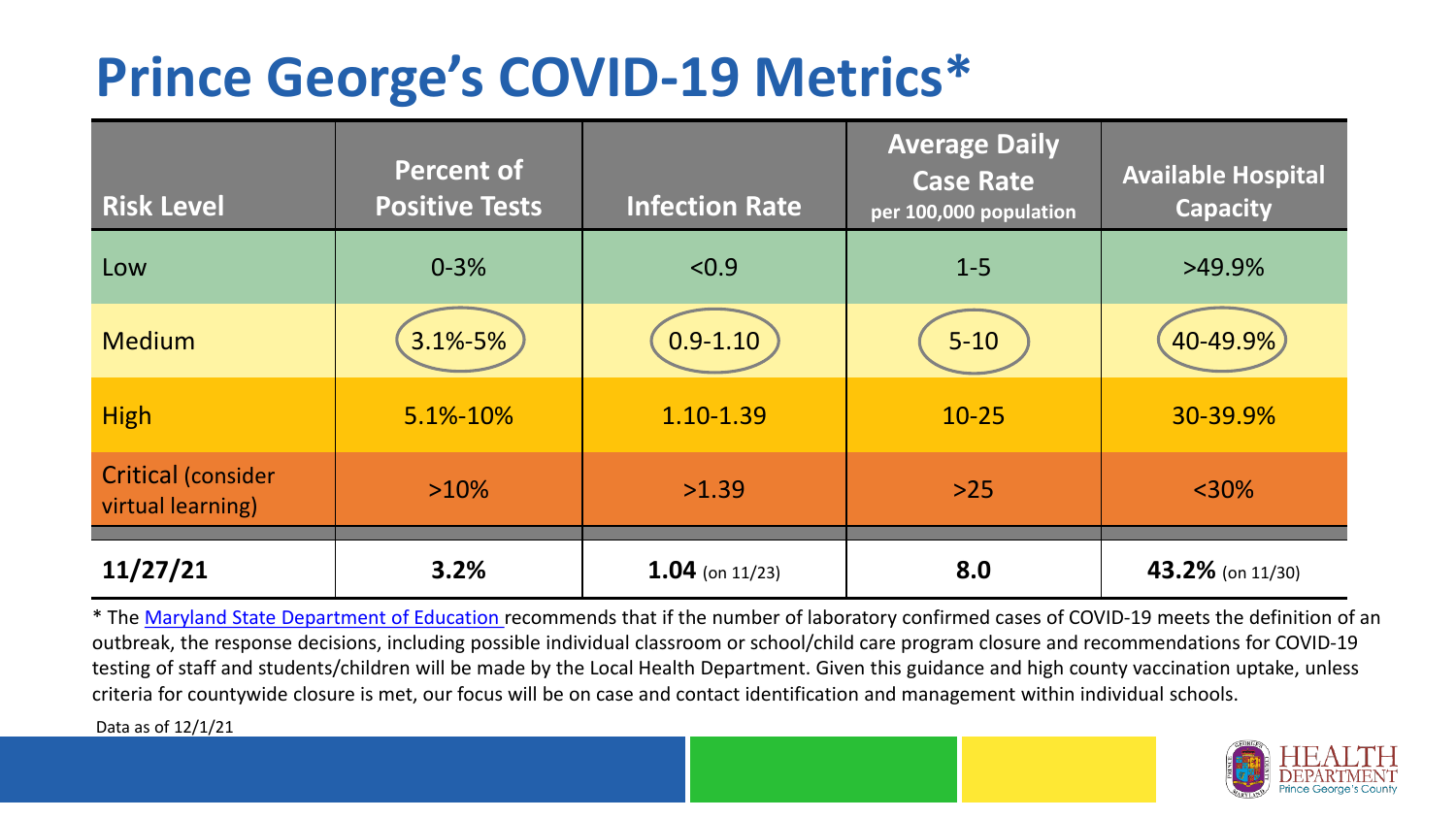# **COVID-19 Community Transmission and Vaccination**

Per the [CDC updated guidance for COVID-19 Prevention in K-12 Schools,](https://www.cdc.gov/coronavirus/2019-ncov/community/schools-childcare/k-12-guidance.html) vaccination is considered the leading prevention strategy for those who are eligible, and **Prince George's County exceeds the percentage of U.S. vaccinations for ages 12 and above**. The CDC also emphasizes using multiple prevention strategies together consistently, included universal indoor masking, as needed based on the level of community transmission and vaccine coverage.



\*County-specific data as of 12/1/21; all other data accessed on 12/1/21 at:<https://covid.cdc.gov/covid-data-tracker>

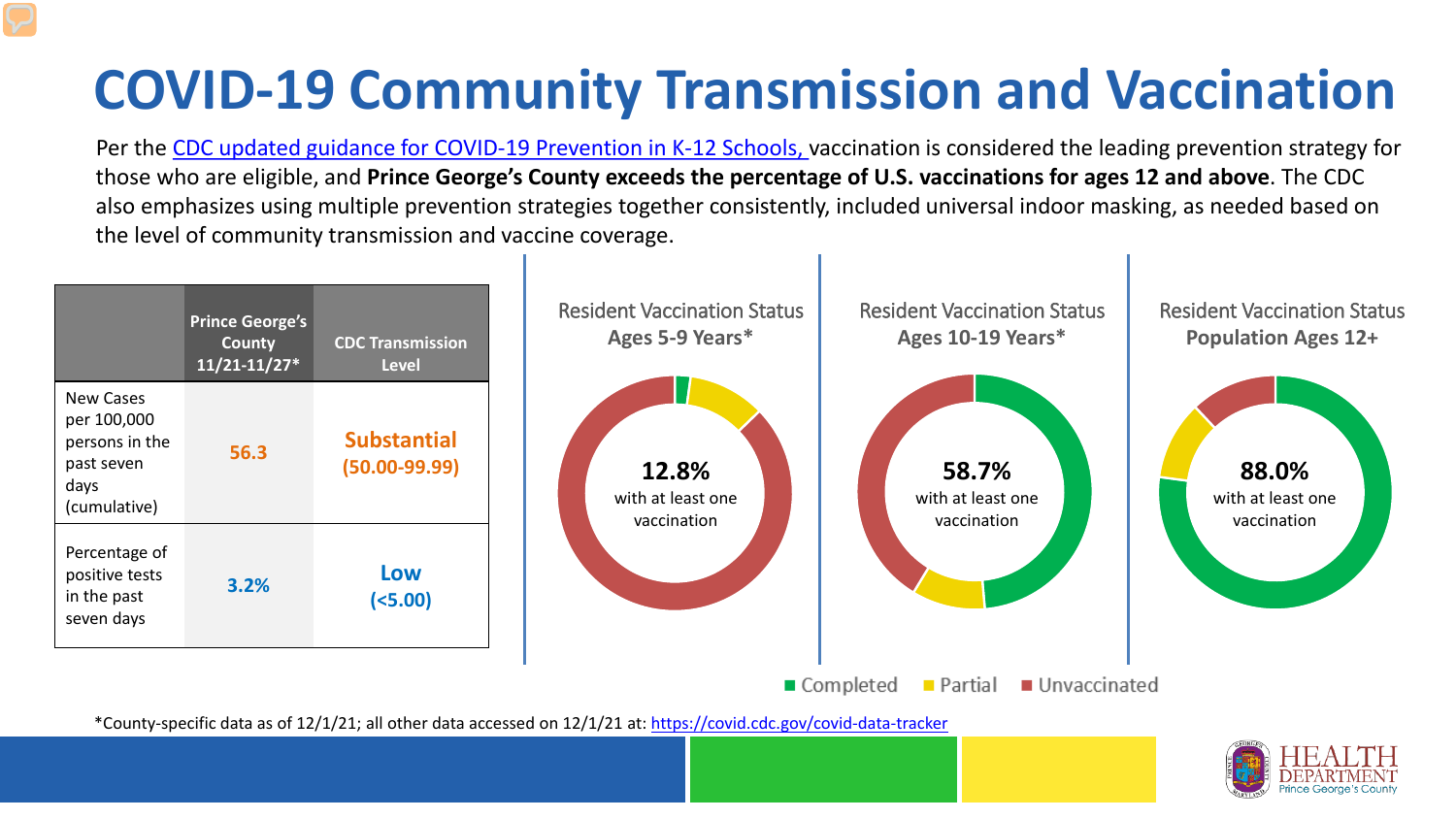### **Testing: Percent Positive** (past 7 days by test date)

The percent of tests returning as positive for county residents was 3.2% towards the end of last week. **We have increased to over 3.0%.** 

**Percent of Positive COVID-19 Tests by Date Collected** (as of 12/1/21)

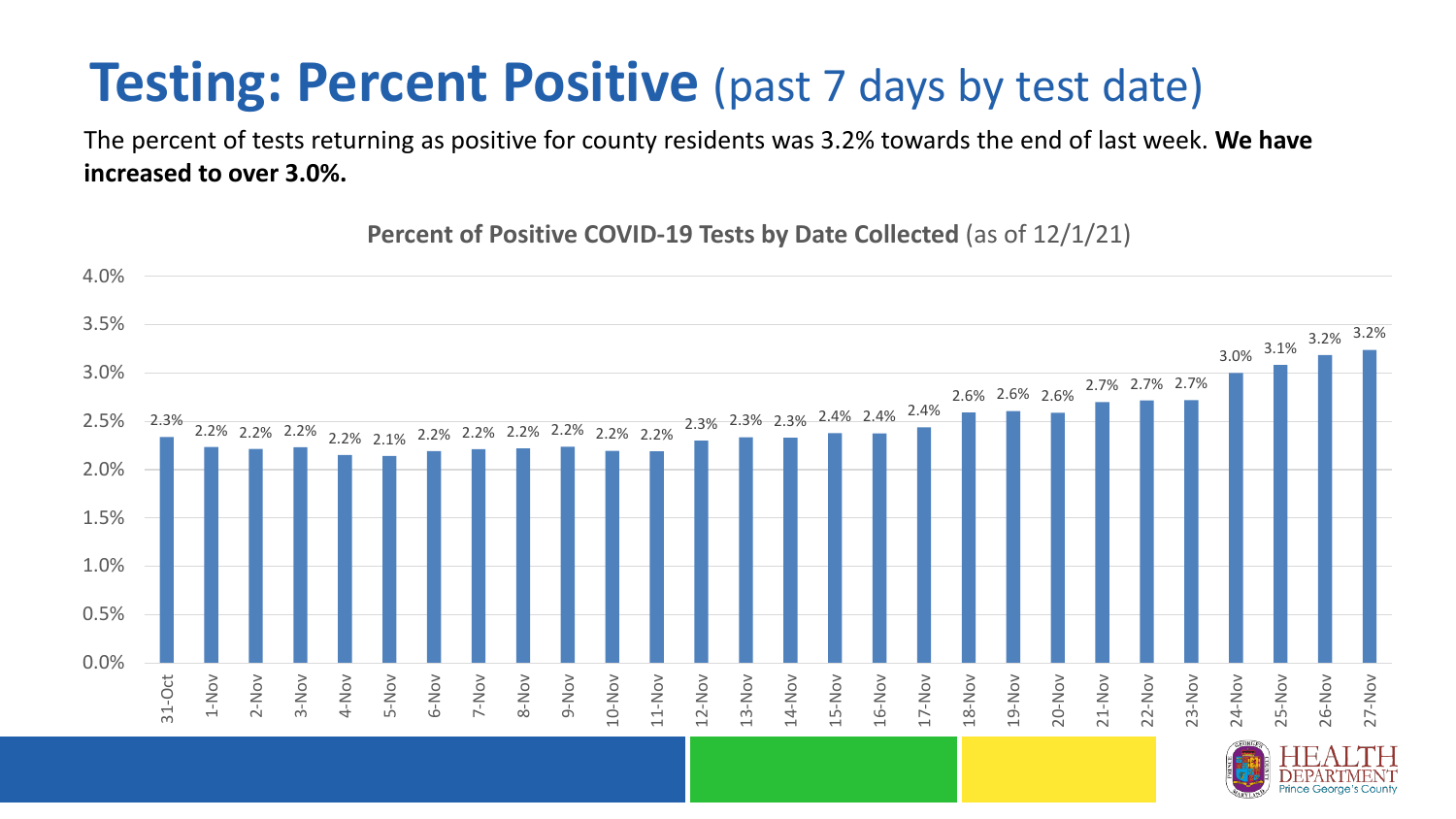## **Infection Rate for Prince George's County**



#### **Estimated by ovidActNow.org**

Accessed 12/1/2021. Each data point is a 14-day weighted average. Presented as the most recent seven days of data as a dashed line, as data is often revised by states several days after reporting.

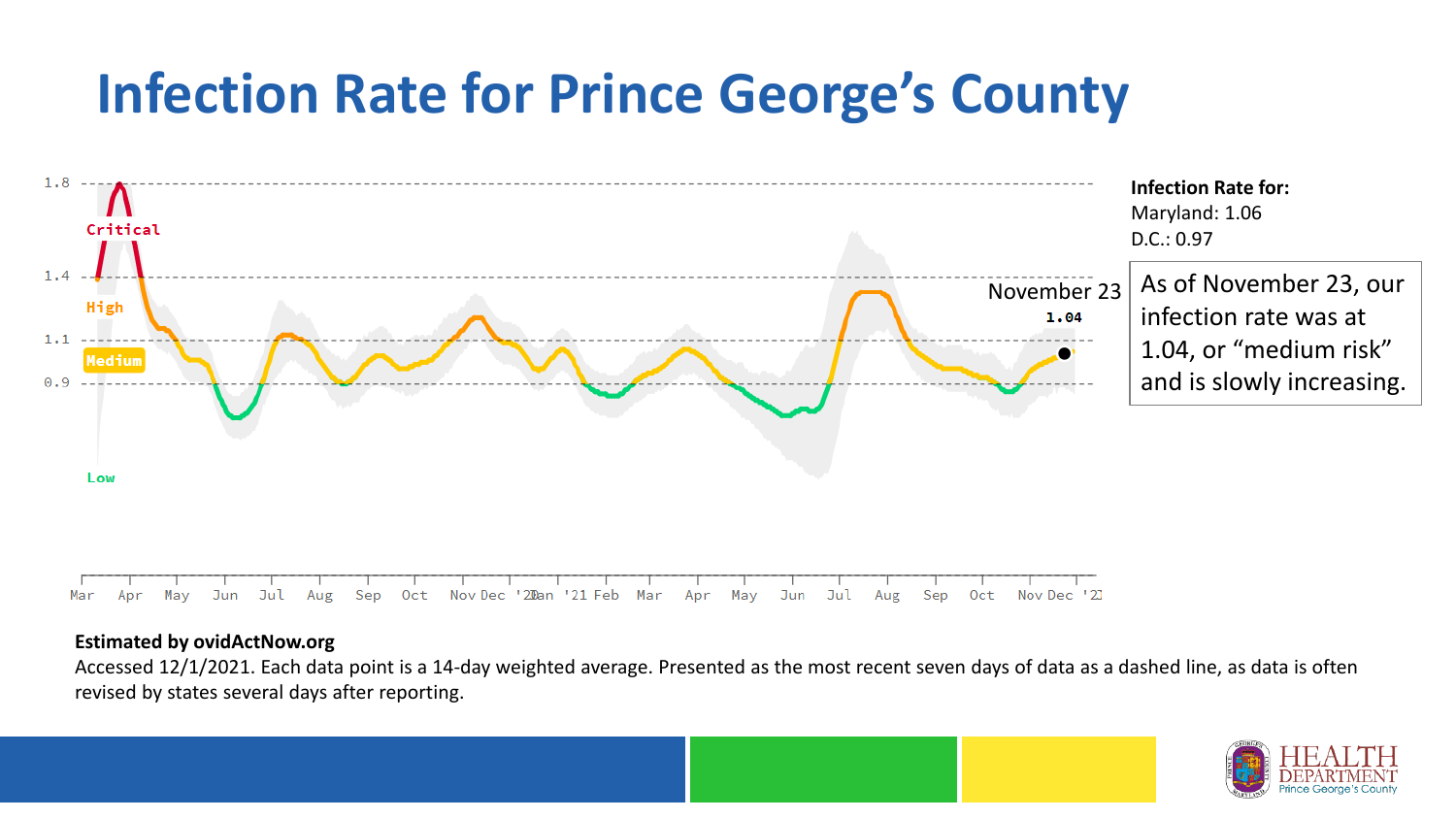### **Average Daily Case Rate** (7-day Average by test date)

**The daily case rate at the end of last week was 8.0 new cases per 100,000 resident.** While this looks lower than the previous days this is likely due to lower testing and identified cases over the holiday last week. Our case rate overall has crept up over the last couple of weeks.

**Average New COVID-19 Cases Per Day Per 100,000 Residents**



Data as of 12/1/21